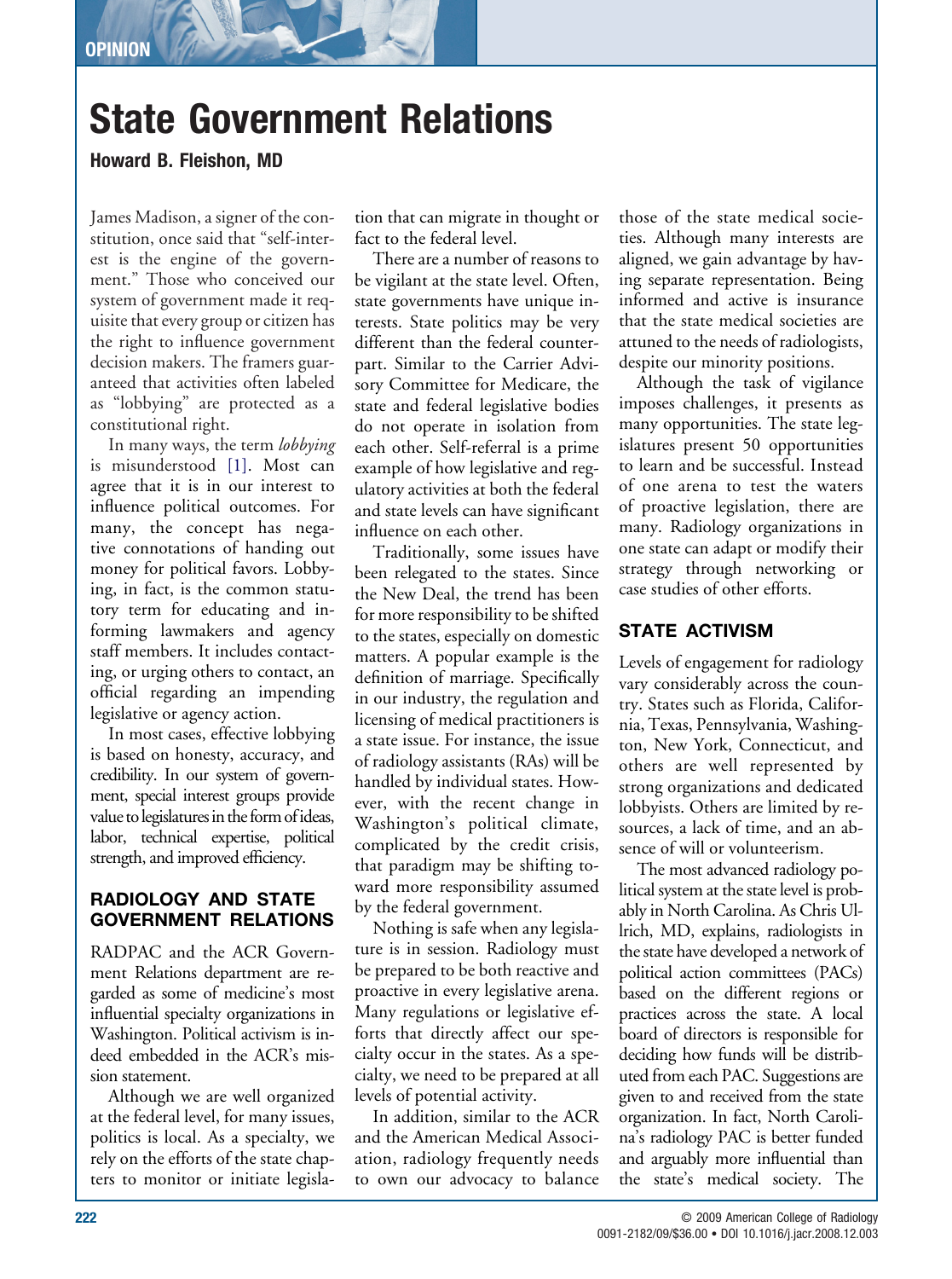North Carolina Radiological Society frequently sponsors fund-raisers with other interest groups, such as other specialty societies or the hospital association. The society may also support local candidates early in their careers in anticipation that they will eventually be candidates for state leadership positions or move on to Washington. In politics, early friends are usually well remembered.

Some examples of 2008 legislative events at the state level are as follows:

- Maryland's anti-self referral law has been the gold standard. During the past few years, the Maryland Radiological Society has responded to a series of challenges to the constitutionality of the ban. Arguments were heard by the Court of Appeals in September 2008. A decision is anticipated in the next few months.
- In Arizona, a self-referral ban was introduced into the state senate. In cooperation with the state medical society, the bill was modified to address overutilization. Ultimately, it failed because of cardiology-sponsored lobbying. An RA bill based on ACR model legislation was successfully passed into law.
- The California Radiological Society recently won a victory in ushering through a bill that limits arbitrage on lease arrangements for high-tech imaging.
- Texas has been embroiled in the self-referral debate for several years. As a continuation of its self-referral efforts, the Texas Radiological Society has formed the Coalition for Ethical Imaging.
- In Washington, the state chapter is leveraging interest by a representative to move the self-referral agenda forward.
- Twenty-three states now recognize RAs. Most recently, New Jersey was able to get RA recognition through regulation. The

states that currently have RA recognition are Arizona, Arkansas, Colorado, Florida, Kentucky, Illinois, Iowa, Maryland, Massachusetts, Minnesota, Mississippi, Montana, New Jersey, New Mexico, New York, Ohio, Oklahoma, Oregon, Pennsylvania, Tennessee, Washington, West Virginia, and Wyoming (Eugenia Seher Krimer, ACR State Government Relations, personal communication).

#### **FORMULA FOR SUCCESS**

Clearly, as a specialty society, it is in our collective interest to encourage grassroots efforts. Consider the enhancement of our political influence if we had a coordinated system of political networks in each state.

At a minimum, each state should have a legislative monitoring system in place. The ACR's State Government Relations bureau is a valuable resource for information, guidance, and networking with other states.

The next level is forming a legislative committee responsible for statespecific activity. The committee should be constituted by motivated members representing both geographic and practice diversification.

An important strategy for every state is to get representation in the state medical society's legislative committee or PAC. Radiology needs to be heard wherever our issues are discussed.

For those states looking to be proactive, a state PAC is an important resource. Individual states have their specific requirements for compliance. In most cases, it is the state's office of the secretary of state that governs the filing and activities of state PACs. A list of the Web sites of state offices of the secretary of state can be found at [http://usgovinfo.](http://usgovinfo.about.com/blstateelection.htm) [about.com/blstateelection.htm.](http://usgovinfo.about.com/blstateelection.htm)

Coordinating facility visits and sponsoring fund-raisers are other opportunities for individuals and practices to get involved.

### **THE ART OF POLITICS**

Similar to medicine, lobbying is both an art and a science. For those who are motivated to get involved, an introduction to the idiosyncrasies of politics is helpful. Being aware of some fundamentals can help avoid pitfalls and improve the quality of representation [\[2,3\]:](#page-2-0)

- Most state legislators have other jobs. In many cases, they are only part-time lawmakers. The average state general session is less than 120 days. Because the time and opportunity to deliberate are short, we cannot rely on just good science or public policy to necessarily prevail. A good set of political facts is often necessary.
- Most politicians have the best of intentions. In most cases, however, their intentions are to stay in office. Therefore, many politicians listen most to those special interests that have been influential in their election efforts.
- Lawmakers frequently do not thoroughly read all the bills coming before them. The sheer number, along with the variety and detail, makes it impractical to process each piece of legislation. They often rely on lobbyists and special interest groups for information.
- Legislators want to avoid political mistakes that may give challengers a platform to win support. Unless there is consensus, broad-based support, or lobbying from very influential groups, most lawmakers will be very cautious about introducing controversial legislation. In fact, it is easier to kill legislation than to get it passed. Legislators will want to know who will line up for or against their legislation. However, once they introduce a bill, they frequently will "own it" and wield their influence to get it passed.